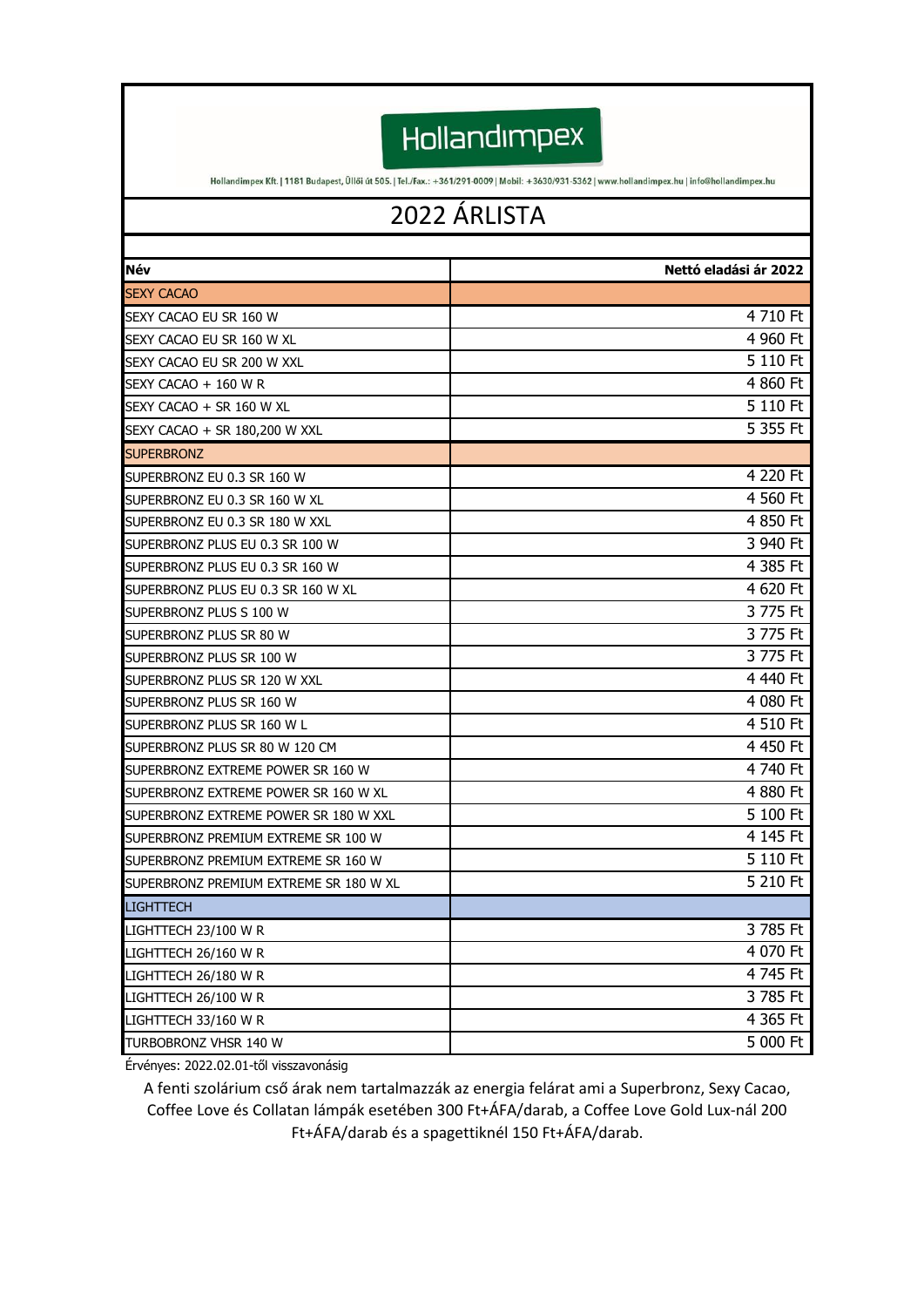| <b>COFFEE LOVE WILD</b>              |          |
|--------------------------------------|----------|
| COFFEE LOVE WILD RS 100 W            | 4 090 Ft |
| COFFEE LOVE WILD RS 160 W            | 4 560 Ft |
| COFFEE LOVE WILD RS 180 W XL         | 4 795 Ft |
| COFFEE LOVE WILD SR 180 W XXL        | 5 025 Ft |
| COFFEE LOVE WILD RS 200 W XXL        | 5 025 Ft |
| COFFEE LOVE WILD SR 230 W XXL        | 5 025 Ft |
| <b>COFFEE LOVE GOLD VIP</b>          |          |
| COFFEE LOVE GOLD VIP SR 100 W        | 4 295 Ft |
| COFFEE LOVE GOLD VIP + SR 160W       | 5 025 Ft |
| COFFEE LOVE GOLD VIP SR 160 W XL     | 5 260 Ft |
| COFFEE LOVE GOLD VIP SR 200 W XXL    | 5 490 Ft |
| <b>COFFEE LOVE COLLATAN</b>          |          |
| COFFEE LOVE COLLATAN EU SR 100 W     | 4 540 Ft |
| COFFEE LOVE COLLATAN EU SR 120 XL    | 4 540 Ft |
| COFFEE LOVE COLLATAN EU SR 160 W     | 4 890 Ft |
| COFFEE LOVE COLLATAN SR 160 W        | 4 890 Ft |
| COFFEE LOVE COLLATAN EU SR 160 W XL  | 5 435 Ft |
| COFFEE LOVE COLLATAN SR 160 W XL     | 5 435 Ft |
| COFFEE LOVE COLLATAN EU SR 180 W XXL | 5 655 Ft |
| <b>COFFEE LOVE GOLD</b>              |          |
| COFFEE LOVE GOLD EU SR 100 W         | 4 120 Ft |
| COFFEE LOVE GOLD EU SR 160 W         | 4 850 Ft |
| COFFEE LOVE GOLD EU SR 160 W XL      | 5 080 Ft |
| COFFEE LOVE GOLD EU SR 120 W XL      | 4 295 Ft |
| COFFEE LOVE GOLD EU SR 120 W XXL     | 4 630 Ft |
| COFFEE LOVE GOLD EU SR 200 W XXL     | 5 320 Ft |
| <b>COFFEE LOVE GOLD LUX</b>          |          |
| COFFEE LOVE GOLD LUX 160W            | 5 300 Ft |
| COFFEE LOVE GOLD LUX $+$ 160W        | 5 300 Ft |
| COFFEE LOVE GOLD LUX 180W XL         | 5 900 Ft |
| COFFEE LOVE GOLD LUX + 180W XL       | 5 900 Ft |

Érvényes: 2022.02.01-től visszavonásig

A fenti szolárium cső árak nem tartalmazzák az energia felárat ami a Superbronz, Sexy Cacao, Coffee Love és Collatan lámpák esetében 300 Ft+ÁFA/darab, a Coffee Love Gold Lux-nál 200 Ft+ÁFA/darab és a spagettiknél 150 Ft+ÁFA/darab.